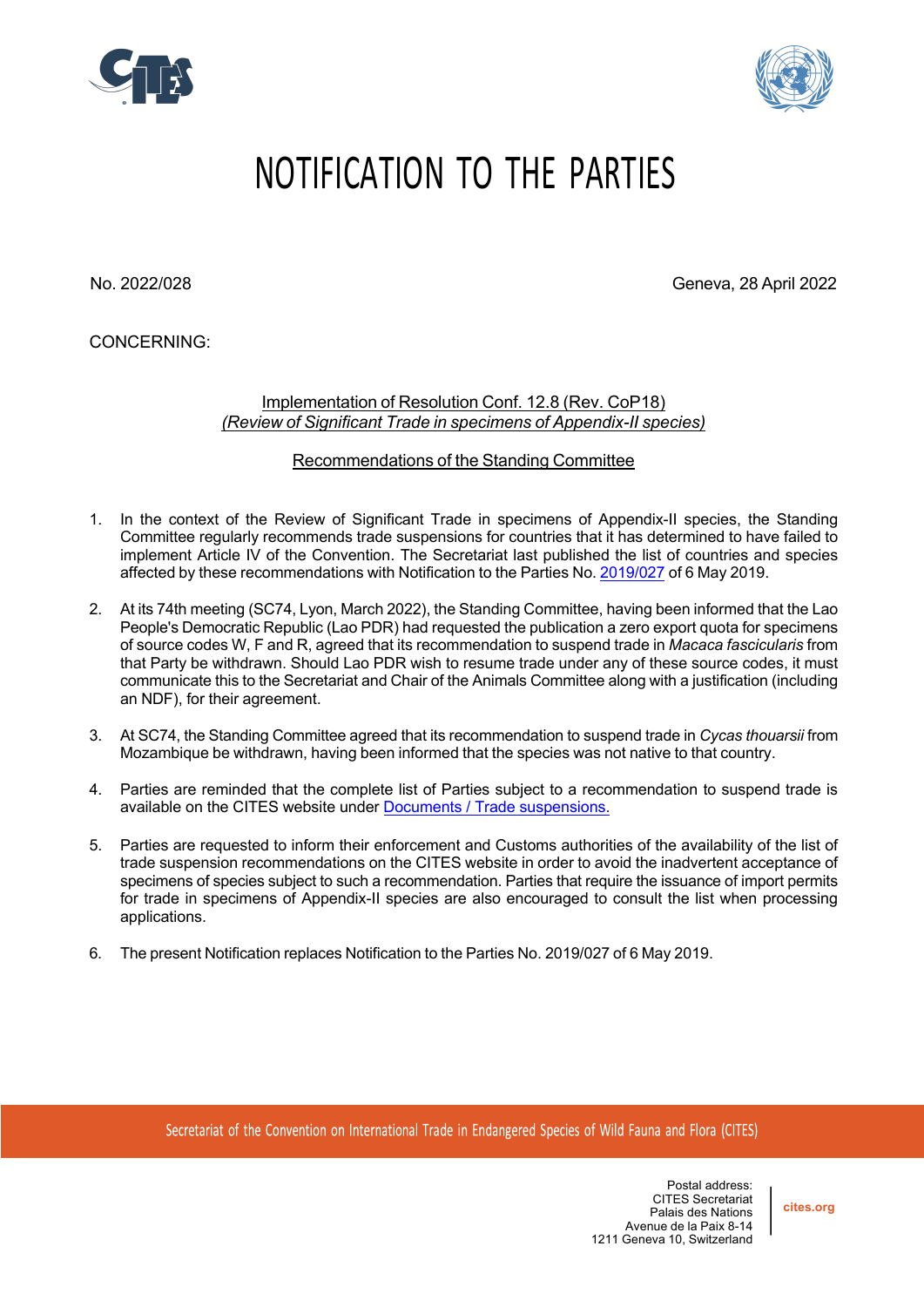## Recommendations of the Standing Committee, made in accordance with Resolution Conf. 12.8 (Rev. CoP13), to suspend trade in the affected species with the range States concerned<sup>1</sup>

| <b>Range State</b>                                   | Taxa                                                     | <b>Date of Standing</b><br><b>Committee</b><br>recommendation | Date of first<br><b>Notification to the</b><br><b>Parties</b> |
|------------------------------------------------------|----------------------------------------------------------|---------------------------------------------------------------|---------------------------------------------------------------|
| <b>Belize</b>                                        | Myrmecophila tibicinis                                   | SC59, March 2010                                              | 15 June 2010                                                  |
| <b>Benin</b>                                         | Pandinus imperator                                       | SC63, March 2013                                              | 2 May 2013                                                    |
|                                                      | Chamaeleo gracilis                                       | SC66, January 2016                                            | 15 March 2016                                                 |
|                                                      | Chamaeleo senegalensis                                   | <b>SC66, January 2016</b>                                     | 15 March 2016                                                 |
|                                                      | Kinixys homeana                                          | <b>SC66, January 2016</b>                                     | 15 March 2016                                                 |
| <b>Cameroon</b>                                      | Trioceros quadricornis                                   | SC66, January 2016                                            | 15 March 2016                                                 |
|                                                      | Trioceros montium                                        | SC70, October 2018                                            | 6 May 2019                                                    |
| Côte d'Ivoire                                        | Pericopsis elata                                         | SC62, July 2012                                               | 7 September 2012                                              |
| <b>Democratic</b><br><b>Republic of</b><br>the Congo | Poicephalus fuscicollis                                  | SC45, June 2001                                               | 9 July 2001                                                   |
| <b>Equatorial</b><br>Guinea                          | Trioceros feae                                           | SC62, July 2012                                               | 7 September 2012                                              |
|                                                      | Prunus africana                                          | SC57, July 2008 (with<br>effect from 1 January 2009)          | 3 February 2009                                               |
| Fiji                                                 | Plerogyra simplex                                        | SC66, January 2016                                            | 15 March 2016                                                 |
|                                                      | Plerogyra sinuosa                                        | SC66, January 2016                                            | 15 March 2016                                                 |
| Ghana                                                | Pandinus imperator                                       | SC65, July 2014                                               | 12 August 2014                                                |
|                                                      | Chamaeleo gracilis                                       | SC66, January 2016                                            | 15 March 2016                                                 |
|                                                      | Chamaeleo senegalensis                                   | SC66, January 2016                                            | 15 March 2016                                                 |
| Grenada                                              | Strombus gigas                                           | Intersessional decision,<br>September 2003                    | 12 May 2006                                                   |
| Guinea                                               | Hippocampus algiricus                                    | SC66, January 2016                                            | 15 March 2016                                                 |
| Haiti (Non-<br>Party)                                | Strombus gigas                                           | Intersessional decision,<br>September 2003                    | 29 September 2003                                             |
| Lao People's<br><b>Democratic</b><br><b>Republic</b> | Dendrobium nobile                                        | SC57, July 2008 (with<br>effect from 1 January 2009)          | 3 February 2009                                               |
| <b>Madagascar</b>                                    | Coracopsis vasa                                          | SC32, November 1994                                           | 20 January 1995                                               |
|                                                      | Furcifer labordi <sup>2</sup>                            | SC32, November 1994                                           | 20 January 1995                                               |
|                                                      | Phelsuma borai, P. gouldi, P.<br>hoeschi and P. ravenala | SC32, November 1994                                           | 20 January 1995                                               |

<sup>&</sup>lt;sup>1</sup> Recommendations made by the Standing Committee under the Review of Significant Trade only concern trade covered by Article IV *of the Convention (i.e., the export, re-export or introduction from the sea of specimens of species included in Appendix II), and not* Article VII (the latter including specimens of animal species bred in captivity or of plant species propagated artificially).

<sup>&</sup>lt;sup>2</sup> The Standing Committee recommended to suspend trade in Calumma spp. and Furcifer spp. from Madagascar, with the exception of Calumma amber, C. ambreense, C. andringitraense, C. boettgeri, C. brevicorne, C. capuroni, C. crypticum, C. cucullatum, C. fallax, C. furcifer, C. gallus, C. gastrotaenia, C. glawi, C. globifer, C. guibei, C. guillaumeti, C. hafahafa, C. hilleniusi, C. jejy, C. linota, C. malthe, C. marojezense, C. nasutum, C. oshaughnessyi, C. parsonii, C. peltierorum, C. peyrierasi, C. tarzan, C. tsaratananense, C. tsycorne, C. vatosoa, C. vencesi and C. vohibola; and Furcifer angeli, F. antimena, F. balteatus, F. belalandaensis, F. bifidus, F. campani, F. lateralis, F. minor, F. monoceras, F. nicosiai, F. oustaleti, F. pardalis, F. petteri, F. rhinoceratus, F. timoni, F. tuzetae, F. verrucosus *and F. willsii.*